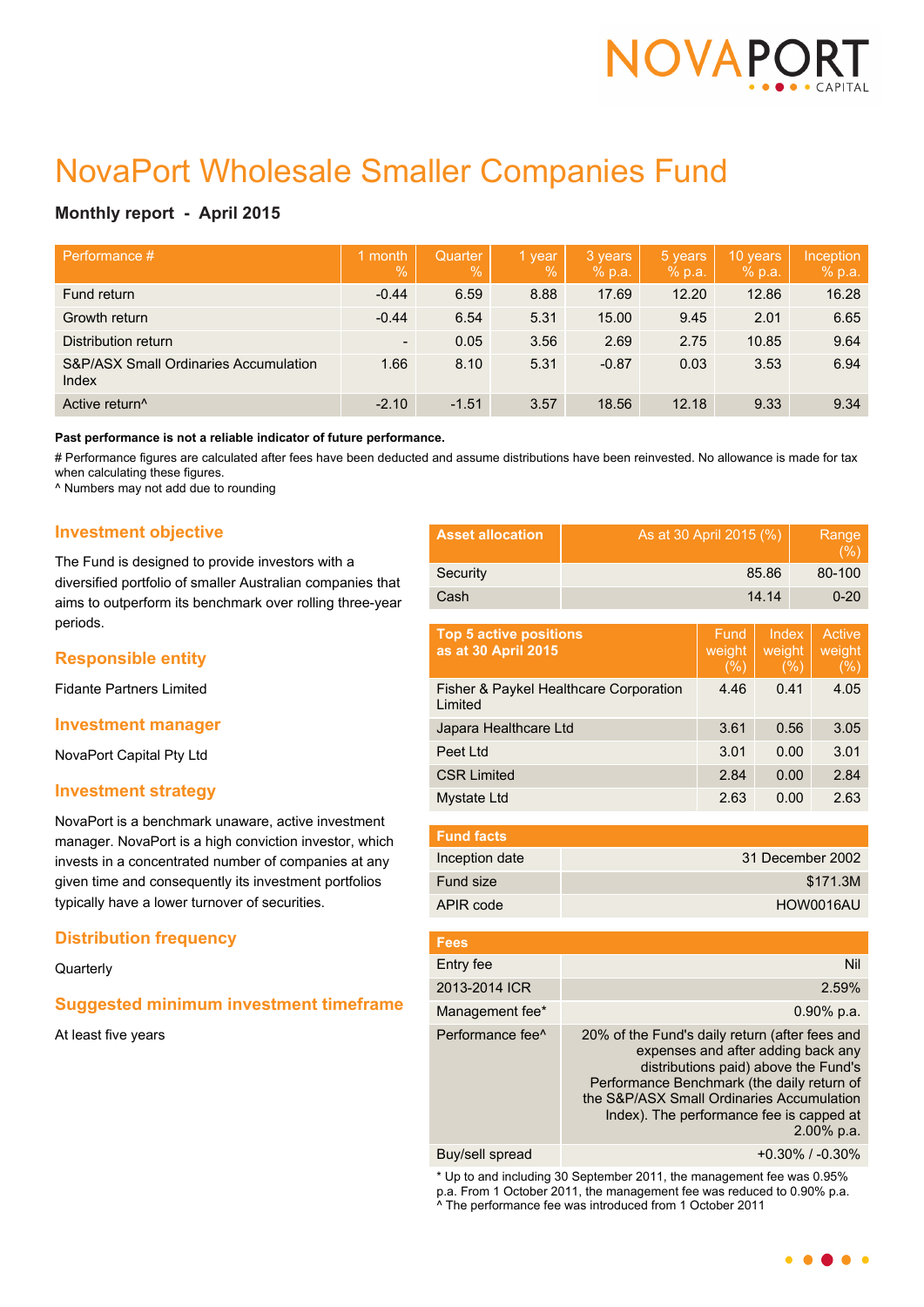## **Sector exposure as at 30 April 2015**



## **Market overview**

The Small Ordinaries Accumulation Index finished up 1.66% over April with smaller resources companies up 11.29% making it the best month for miners since July 2013 (+23.78%). Industrials had a relatively weak month down 0.04% but given non mining companies account for over 80% of the broader smaller companies sector they continue to be the key driver of total index returns.

After experiencing significant declines across the board since mid-2014, base metals, oil and iron ore prices continued to see either a continuation of some price recovery or at least some stabilisation prompting buyers into the mining sector in search of oversold opportunities.

Meanwhile, news flow for industrials companies was largely uneventful over the month with housing construction continuing to lead the way while many other sectors continuing to report subdued conditions. Importantly however management teams don't seem to be reporting worsening conditions to those reported in updates released over the February reporting season. If anything there seem to be positive signs regarding activity levels in some parts of the economy including the retail/consumer discretionary sector, which suggests factors including a lower interest rate environment, buoyant house prices, materially lower petrol prices and a Federal government projecting a more benign message regarding the costs of addressing fiscal imbalances are starting to have an impact on demand.

## **Fund performance summary**

The S&P/ASX Small Ordinaries Accumulation Index returned +1.66% for April. The fund underperformed the market and delivered a -0.44% return over April.

## **Performance of key securities**

#### **Key contributors**

| Security name           | Sector                        |         | Active weight %   Value added % |
|-------------------------|-------------------------------|---------|---------------------------------|
| Slater & Gordon Limited | <b>Consumer Discretionary</b> | $-1.64$ | 0.23                            |
| Independence Group NL   | <b>Materials</b>              | 2.18    | 0.21                            |
| Greencross Ltd          | <b>Health Care</b>            | $-0.53$ | 0.12                            |

#### **Slater & Gordon Limited**

Not held by the fund.